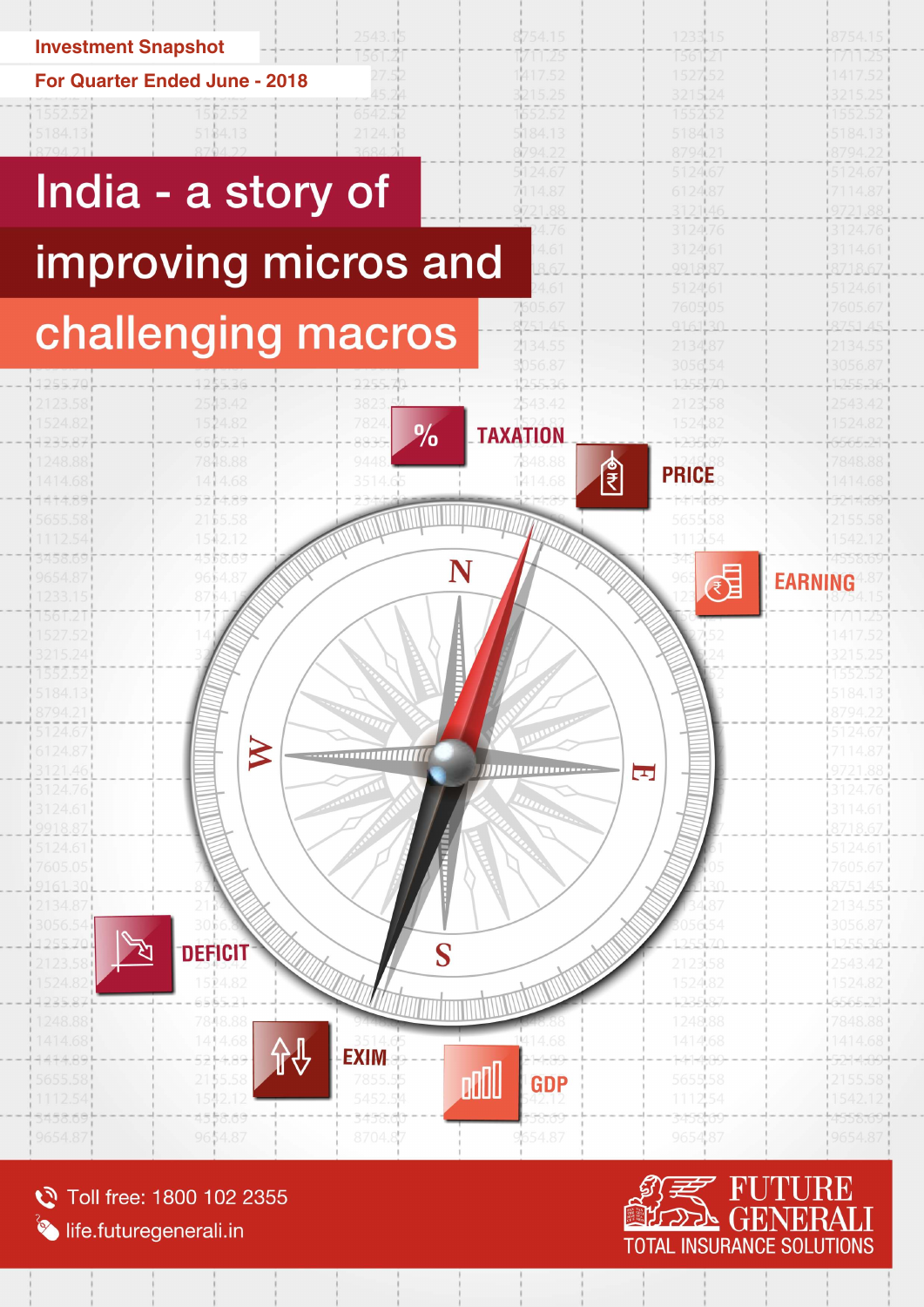### Dear Valued Policyholder,

After a relatively tranquil CY2017, a bout of volatility has hovered over the markets in CY2018 amidst challenging global macros and rising domestic concerns. Q1FY19 was indeed an eventful quarter, which kept the markets on tenterhooks beginning with global Central Bank's tightening and tapering plans, followed by the growing trade war between US and China and then the OPEC meet on oil supply decisions. Domestically, RBI's monetary policy rate hike, the political outcome of the Karnataka elections, progress of the monsoons, and the rupee movement, further kept the markets on the edge. The key positive in the quarter was India's GDP gro wth continuing its upward momentum for the third consecutive quarter with Q418 GDP growth recorded at a seven-quarter high of 7.7% YoY and GVA at 7.6%. In addition, the corporate earnings continued to march towards an upward growth trajectory in Q4FY18 with a few exceptions such as BFSI and Telecom, while many companies in sectors like FMCG, Private banks and Automobile showed positive results and have seen earnings grow for FY19 and FY20.

While Nifty recovered 6% from its low of 10,000 during the quarter, broader markets i.e. midcaps and small caps continued to spiral downwards, as investor sentiment continued to remain somber and laden due to the fear of uncertainty leading to a flight of safety towards quality large cap stocks, which drove the Nifty performance. Improving growth dynamics and rising treasury yields in the US have led to the shift of capital from emerging markets to developed markets leading to FPI outflows and currency depreciation in most of the emerging markets. While FPIs continued to pull back from EMs in Q1FY19, Indian markets were less impacted than their EM counterparts, given the strong domestic liquidity with DII flows that were sustained due to positive real interest rates driving financial savings and strong and stable SIP equity flows, despite the incumbent domestic concerns.

The Indian debt market continued to remain under pressure in 2018, both at the short and the long end of the curve, with G-sec yields continuing to inch upwards. The ten-year benchmark bond yields rose 50bps during the quarter to close at 7.9%, as market participants remained worried about crude oil prices, rising inflation and global macro concerns and risk off, which led to weakness in EM currencies including rupee. Driven by a fear of rising inflation, RBI hiked repo rate by 25bps in June with a neutral stance, to which the markets were indifferent as bond yields were alread y pricing in a shallow rate hike cycle. Although inflation has been on a rising path and is expected to average around 5% in FY19, it still remains within RBI's tolerance band. The key solace for the bond markets was the fact that crude oil prices would remain under check, as the OPEC and the non-OPEC oil producers agreed to boost the supply of crude to bring the conformity level back to 100% at their June OPEC meet. Bond dynamics were further supported by the announcement of the second Open Market Opera tions (OMO) purchase of  $\overline{5}10,000$  cr and by a tentative return of a PSU bank into the market. Besides, improving GST collections (average run rate of  $\overline{597,000}$  cr per month in Q1FY19 vs an earlier run rate of ₹89,000 cr) will bode well for bond yields, as the concerns around fiscal slippage will recede, with higher expected GST collections in FY19.

Despite the markets being currently plagued with the above concerns, key tailwinds manifesting in the form of recovery in economic growth, with visible green shoots in consumption and capital goods, credit growth picking up, strong domestic liquidity and corporate earnings recovery, will provide succour and help tide over global volatility.

Going forward, the recovery in corporate earnings would be a key positive trigger for the markets. The Q4FY18 earnings (ex-BFSI) and Q4FY18 GDP growth indicate that, the micro level indicators will continue to improve and are likely to see an improved earnings performance by the corporates going forward. FY19 earnings growth trajectory should pick up as banks (which were a drag on FY18 earnings) will come out of the high provisioning zone with the redressal of NCLT cases. Besides this, the prediction of a normal monsoon will augur well for rural focused stocks.

On the macro front, we believe that the Indian economic growth will be driven by strong infra related spends, uptick in rural consumption and rural infrastructure development; urban consumption, translating into strong GDP growth and the nascent recovery of the private investment cycle, which will augur well for investment in Indian markets. At present, acceleration in rural consumption, MSP hikes and normal monsoon portend a sustainable growth in consumption in the economy. Besides, high frequency indicators show strength in consumption, services and investment (infrastructure, non-gold &



non-oil imports growth). With green shoots of capex recovery being conspicuous especially in sectors such as steel, cement and refineries, we believe that the growth may surprise on the upside. Domestic liquidity still remains robust, as the monthly SIP in equity mutual funds remains strong. Nonetheless, headwinds of macro variables in terms of fiscal slippages & twin deficits may continue to weigh on the markets. While corporate earnings have surprised negatively in five out of the last six years, the scope for a negative surprise in FY19 is rather slim, due to a favourable base and a revival in economic activity which will provide strong tailwinds and hence valuation multiples could remain at a premium level.

Looking ahead, as Indian markets continue to tide over global volatility and confront challenges; We have always strived to achieve good risk adjusted return for our funds across categories in Life, Pension as well as Group funds over the long term. In addition, we have been declaring good bonuses to our traditional policyholders. Insurance being a long-term investment tool, it is advisable to remain invested and complete the term of the policy to optimize returns. With the baton moving from macros to micros, corporate earnings recovery as indicated by the high frequency indicators, would be a key positive catalyst for driving the performance of the markets, followed by the continued pickup in economic activity translating into positive debt and equity market performance over medium to long term. While one cannot rule out the possible correction in equity markets amid global concerns and that volatility may persist in markets due to several state elections and union elections in 2019, along with continued changes in macro variables, but earnings may provide succour. Indian equity markets remain an attractive long-term bet for an investor, as the benefits of structural reforms initiated by the incumbent government will begin to manifest in the next few years. We remain constructive on the markets over medium to long term and deem every correction as an opportunity to invest in good quality stocks. From a debt market standpoint, improving GST collections, lower probability of fiscal slippages (with increase in crude supply - OPEC June meet), inflation being in RBI's tolerance band and Dollar Index and US ten year being range bound, we expect the Indian bond yields to remain range bound.

We remain committed towards offering the best-in-class products and services to our valued customers. We would like to take this opportunity to thank you for entrusting your hard-earned savings with us and look forward to your unflinching faith and continued support in the future as well.

Regards,

asway

Jyoti Vaswani Chief Investment Officer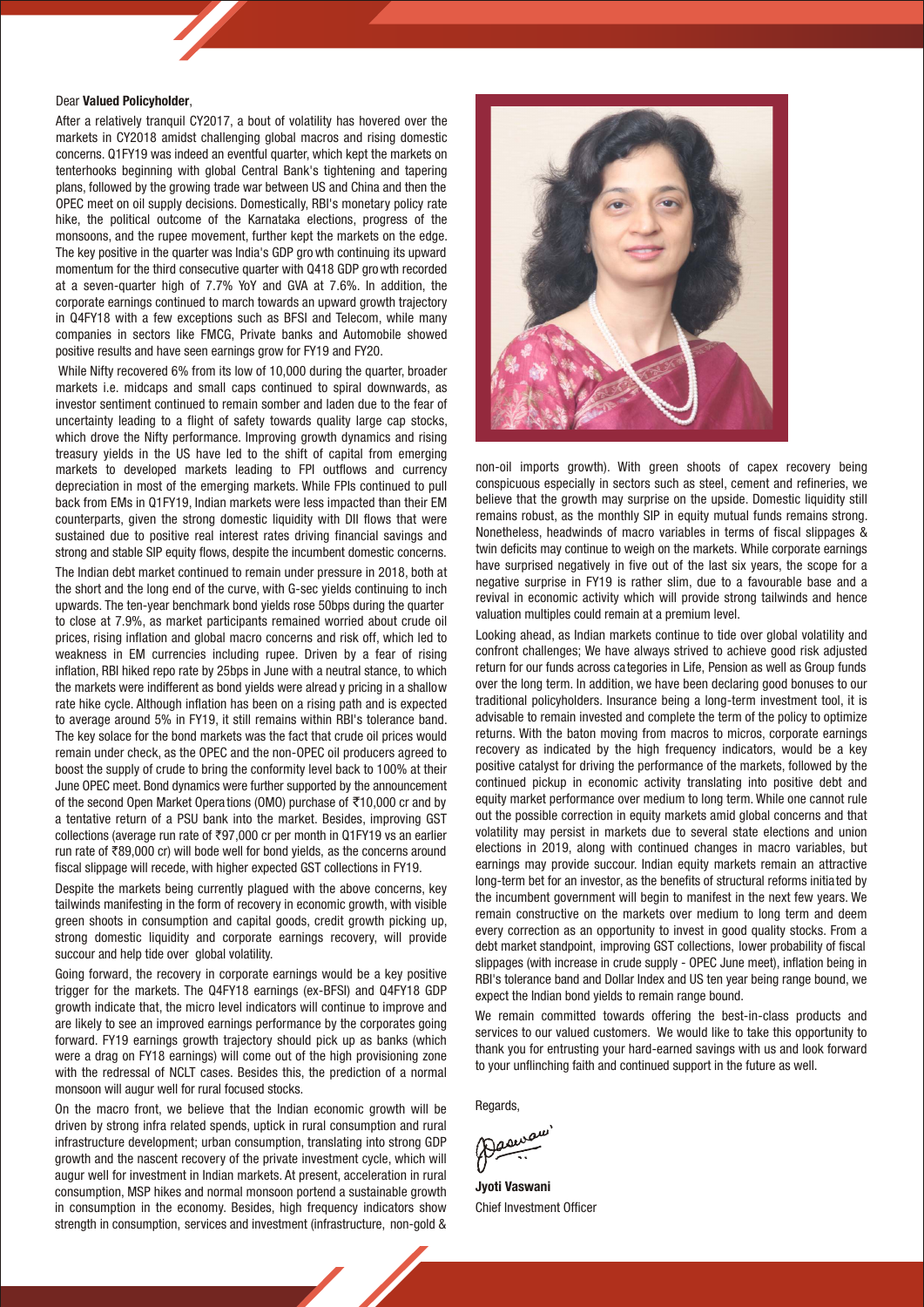# **Global** Economy

#### Global Central Banks remain in the spotlight

The US Federal Reserve (Fed) raised its benchmark of shortterm interest rate by 0.25% for the second time in this calendar year, taking it to a range of 1.75% - 2% in June 2018. Fed Chairman, Jerome Powell indicated that two more increases are likely this year. As per the minutes of Fed's June policy meeting, the policymakers discussed whether a US recession was around the corner and expressed concern over the potential impact of global trade conflicts on the US economy.

The Bank of England (BoE) maintained its key interest rate at 0.5% and quantitative easing program at £435 billion Meanwhile, BoE Governor Mark Carney remained bullish about UK's growth prospects, as he pegged the slowdown of the first quarter economic growth to bad weather, thereby raising expectations of an interest rate hike in the August policy meeting. The European Central Bank (ECB) kept its key interest rate unchanged and reaffirmed its decision to continue to make net asset purchases until the end of 2018 at a monthly pace of €30 billion until September 2018, following which they would be halved to €15 billion in the final quarter of 2018 before being curtailed completely. The bank also indicated that an interest rate hike would be unlikely, prior to the summer of 2019.

Bank of Japan (BoJ) maintained its ultra-loose monetary policy with the key interest rate at -0.1%. China resolved to continue deepening financial reform and opening its economy to overseas investment. Central Bank Governor, Yi Gang stated that the economy had entered a stage of "new normal".

- The US economy grew at a 2% annual rate in Q1 2018 compared to 2.9% recorded in Q4 2017.
- The UK's annual GDP growth slowed down to 1.2% in Q2 2018 from 1.3% in the preceding quarter.
- The Eurozone economy expanded by 2.5% in Q1 2018 compared with 2.8% in Q4 2017.
- Japan's economy contracted at an annualized rate of 0.6% in Q1 2018 versus 0.6% growth in Q4 2017.
- China's economy expanded at a 6.8% annual pace in Q1 2018, steady compared with Q4 2017.

Crude oil prices rose due to supply concerns; gold lost sheen on rising investor risk appetite and international crude oil prices rose to 14.2% in the quarter on fears of lower supply owing to US sanctions on Iran and the disruptions in Venezuela. Prices also climbed after the OPEC decided on a smaller-than-expected increase in the output. International gold prices fell 5.5% in the quarter as the risk appetite returned after the US and North Korea came to an agreement

to denuclearise the Korean peninsula. The prices fell further on upbeat US and global economic cues, and after the US Fed indicated two more interest rate hikes during the remainder of the calendar year.

Chart 1 - Crude oil versus gold prices



Source: NYMEX, LBMA

# **Global Equity**

Chart 1 - Crude oil versus Gold prices

| Indices                             | $29 -$<br>June-18 | Quarterly<br>% Change | Yearly<br>% Change |
|-------------------------------------|-------------------|-----------------------|--------------------|
| DJIA (USA)                          | 24271             | 0.70                  | 13.69              |
| Nikkei 225 (Japan)                  | 22305             | 3.96                  | 11.34              |
| Hang Seng (Hong Kong)               | 28955             | $-3.78$               | 12.38              |
| <b>FTSE 100 (UK)</b>                | 7637              | 8.22                  | 4.43               |
| Shanghai Composite<br>Index (China) | 2847              | $-10.14$              | $-10.81$           |
| DAX (Germany)                       | 12306             | 1.73                  | $-0.16$            |
| <i><b>iBovespa (Brazil)</b></i>     | 72763             | $-14.76$              | 15.68              |
| <b>MICEX (Russia)</b>               | 2296              | 1.10                  | 22.16              |

Source: Yahoo Finance, Bloomberg, Moscow Exchange

Global equity indices ended mixed.

China's Shanghai Composite Index declined over 10% as sentiments were hit by trade tensions between the US and China. Political uncertainty surrounding Italy's membership in the Eurozone added to the selling pressure on Chinese stocks. Japan's Nikkei index advanced nearly 4% on encouraging corporate announcements and intermittent weakness in the Yen. UK's FTSE index advanced by 8% on sector-specific gains and as some domestic cues led to hopes that an interest rate hike by the BoE may be delayed.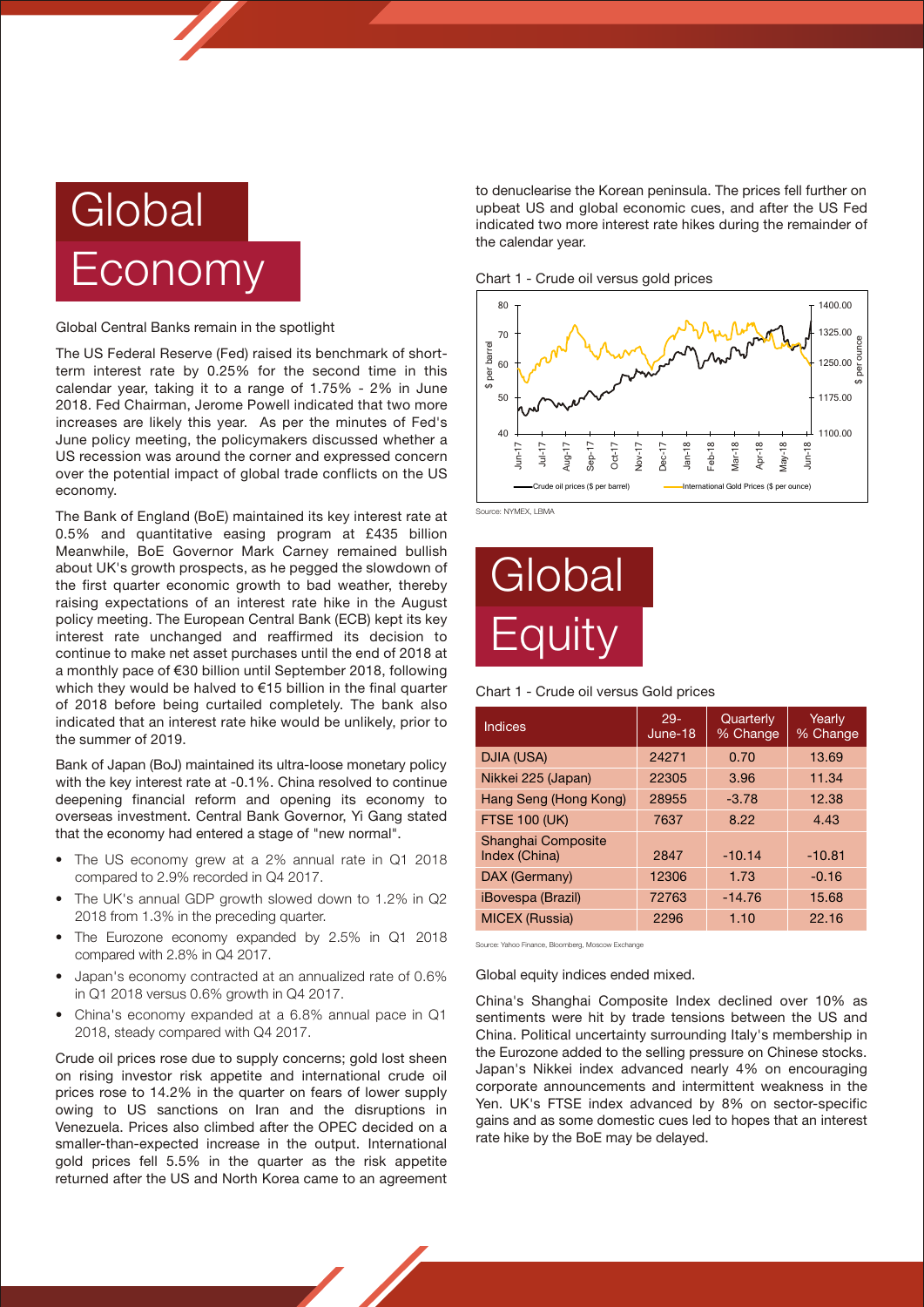## **Indian Economy**

India clocked a robust economic growth in the fourth quarter of the previous year. Various international and domestic institutions expressed optimism about India's economic prospects, including the Reserve Bank of India (RBI) and the International Monetary Fund (IMF). Noting the threats posed by the rise in crude oil prices and the resurgence in domestic inflation, the RBI hiked its benchmark repo rate by 25 basis points (bps) to 6.25%, marking the first increase in the policy rate since 2014. The apex bank, however, maintained a neutral policy stance. The minutes of the latest meeting indicated that the panel opted not to shift to a 'tight' regime as it awaited clarity on the inflationary impact of a government proposal to increase the minimum purchase price of food grains, along with cues on direction of oil prices.

Among major developments, the US told India and other countries to cut oil imports from Iran to 'zero' by 4th November or face sanctions. The government put in place a detailed protocol for clearing all Foreign Direct Investment (FDI) proposals, as a part of an exercise to speed up approvals and bring about greater transparency. The Centre also approved revising guidelines on time bound closure of sick and loss-making central public sector enterprises and cleared amendments to the Insolvency and Bankruptcy Code (IBC), including an ordinance to give homebuyers a creditor status under the IBC. On the GST front, the GST Council approved a simpler framework for filing returns and cleared a proposal to convert the GST Network (GSTN) into a government company.

- The Indian economy grew by 7.7% during January-March 2018 compared with a 7% growth in the previous quarter. It grew 6.7% in fiscal year 2018 against 7.1% a year earlier.
- The World Bank predicted that the Indian economy will see a robust GDP growth of 7.3% in 2018-19 and 7.5% in the next two years.
- The RBI retained GDP growth for 2018-19 at 7.4%. It expects the GDP growth to be in the range of 7.5-7.6% in the first half (H1) and 7.3-7.4% in the second half (H2), with risks evenly balanced.
- India's current account deficit for the last year widened to 1.9% of the GDP from 0.6% in 2016-17.

# Indian **Equity**

### Table 2 - Indian benchmark indices returns

| <b>Sector Indices</b>         | $29 -$<br>June-18 | Quarterly<br>% Change | Yearly<br>% Change |
|-------------------------------|-------------------|-----------------------|--------------------|
| Nifty 50                      | 10714             | 5.94                  | 12.53              |
| <b>S&amp;P BSE Sensex</b>     | 35423             | 7.45                  | 14.56              |
| <b>S&amp;P BSE IT</b>         | 13920             | 15.04                 | 41.56              |
| <b>S&amp;P BSE FMCG</b>       | 11213             | 8.97                  | 7.53               |
| <b>S&amp;P BSE BANKEX</b>     | 29251             | 7.55                  | 11.31              |
| <b>S&amp;P BSE Healthcare</b> | 14004             | 6.43                  | $-1.32$            |
| <b>S&amp;P BSE Auto</b>       | 23838             | $-0.91$               | 1.84               |
| <b>S&amp;P BSE Metal</b>      | 13064             | $-1.93$               | 14.86              |
| <b>S&amp;P BSE CG</b>         | 17488             | $-5.35$               | 2.41               |
| S&P BSE Oil & Gas             | 13660             | $-6.53$               | 3.46               |
| <b>S&amp;P BSE Realty</b>     | 2073              | $-7.02$               | 1.48               |
| <b>S&amp;P BSE Power</b>      | 1947              | $-8.43$               | $-12.53$           |
| <b>S&amp;P BSE CD</b>         | 20207             | $-9.23$               | 26.19              |

Source: BSE, NSE

Indian equities rose on RBI's neutral stance.

Indian equities - represented by the Nifty 50 and S&P BSE Sensex - advanced to 6% and 7% respectively in the quarter, aided by announcements of positive earnings, intermittent recovery in the rupee, and some encouraging domestic economic indicators such as the latest economic growth figures. Intermittent correction in global crude oil prices and India Meteorological Department's (IMD) view that India would likely receive 'normal monsoon' buoyed sentiments. The market got a further lift after RBI's interest rate setting committee unanimously voted to hike rates, while maintaining a neutral stance. Intermittent gains in global equities after US President Donald Trump and North Korean leader Kim Jong Un pledged to work towards complete denuclearisation of the Korean peninsula, also brought in some gains.

However, further gains were prevented by fears of global trade war after US and China imposed multiple rounds of tariffs on imported goods. The market also fell owing to uncertainty over the formation of the government in Karnataka and on concerns about the long-term health of the Eurozone due to the political turmoil in Italy. Intermittently, a few other developments, such as US President Donald Trump's decision to scrap the Iran nuclear deal and a more hawkish policy stance by the US Fed, which is expected to implement two additional interest rate hikes this year, also triggered some sell-offs.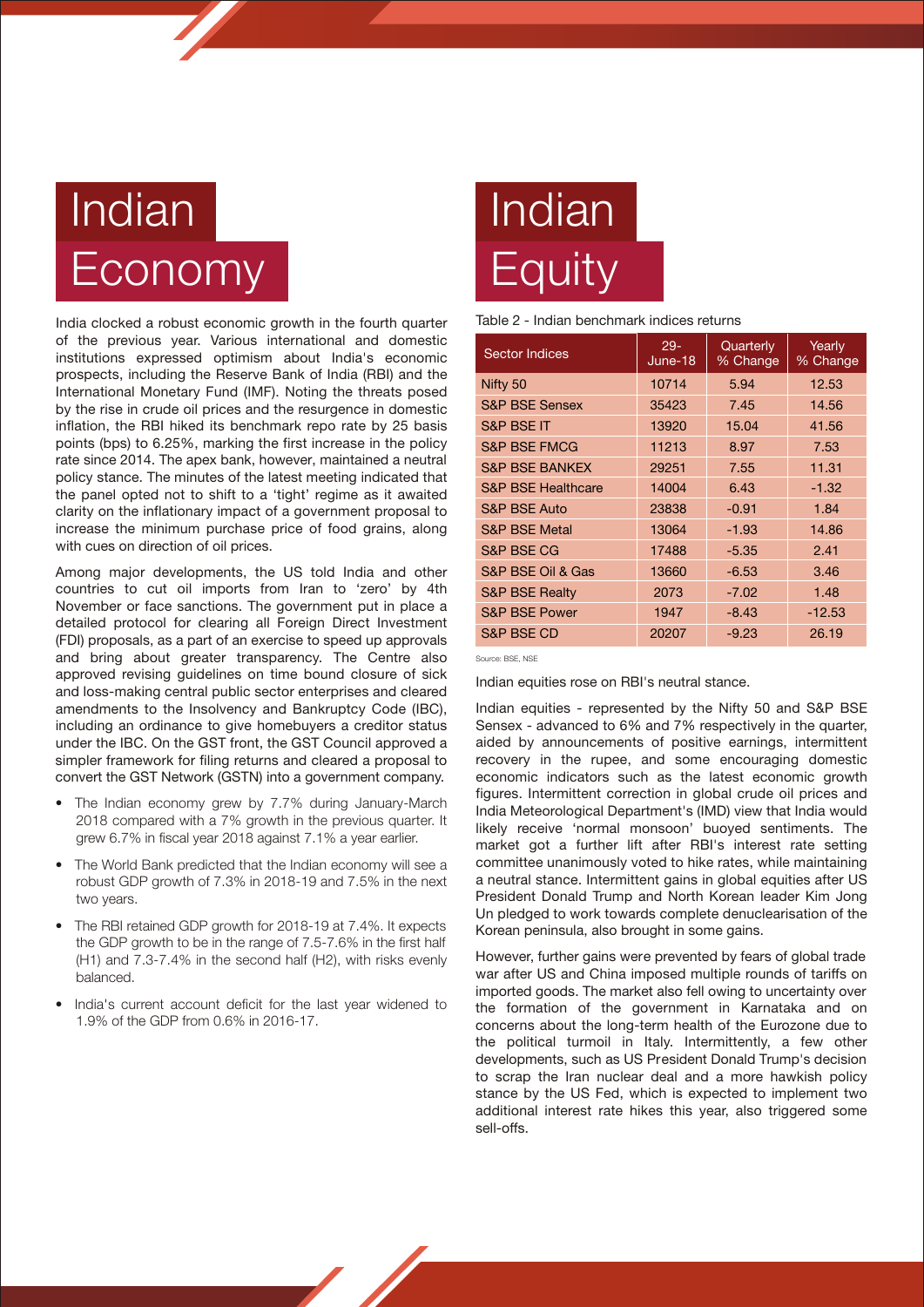### Chart 2 - FII, DII versus Nifty movement



Source: NSE

- The S&P BSE information technology index was the top gainer during the quarter (up 15%) as exporters were aided by the rupee's depreciation against the greenback.
- The S&P BSE FMCG index advanced nearly 9% as investors opted to place defensive bets in the face of equity volatility.
- The S&P BSE auto index declined nearly 1% as sentiment was dented on speculation that the US may launch auto tariffs.
- The S&P BSE Oil and Gas index fell nearly 7%, as shares of oil marketing companies declined as crude oil prices strengthened globally. Speculation that the Centre may ask oil marketing companies to share the burden of higher petrol and diesel prices also pulled the benchmark down.
- FIIs sold  $\overline{31,894}$  crore in Indian equities in June quarter vs a net sales of  $\bar{z}$ 1,146 crore in the previous quarter.

#### Equity Outlook

With the baton moving from macros to micros, recovery of corporate earnings as indicated by high frequency indicators, would be a key positive catalyst for driving the performance of markets, followed by the continued pick-up in economic activity translating into positive equity market performance over medium to long term. While one cannot rule out the possible correction in equity markets amid global concerns and that volatility may persist in markets due to several State and Union elections in 2019, along with continued changes in the macro variables, but earnings may provide some succour. The Indian equity market will continue to be an attractive long-term bet for investors, as the benefits of structural reforms initiated by the incumbent government will begin to manifest in the next few years.

### Indian Debt

#### Chart 3 - Domestic yield curve movement



#### Gilts fell on rising inflation and higher crude oil prices.

Government bond prices declined in the quarter, with the yield of the 10-year benchmark bond settling at 7.90% on June 29, 2018 vs 7.40% on March 28, 2018. The prices declined due to the following reasons:

Prices declined because:

- The rupee weakened sharply against the US dollar. A weak rupee erodes foreign investors' returns on Indian assets, making these investments less lucrative.
- The Central Bank hiked its policy repo rate by 25 bps to 6.25%, marking the first increase in interest rates since 2014. Apart from raising interest rates, the Central Bank revised its inflation projections.
- The resurgence in domestic inflation amid a rise in global crude oil prices triggered rising concerns about further policy tightening by the Central Bank.
- A revision of norms pertaining to the valuation of the State Government securities by the Central Bank, a move that will increase the mark-to-market losses that banks suffer on these papers, weighed on demand.
- The uncertainty surrounding the outcome of the Karnataka state assembly elections also dented sentiments.
- The US Fed hinted at two more interest rate hikes this year instead of the one suggested earlier.

### Further losses were prevented by:

- Bond repurchase announced by the Central Bank to relieve supply pressure.
- Private weather forecaster Skymet's prediction of a normal monsoon rainfall.
- The RBI's notification that the limit for foreign portfolio investors (FPI) in gilts had been raised by 50 bps for the current fiscal to 5.5% of the outstanding stock, and to 6% by 2019-20 (April-March).

#### On the regulatory front,

- The Central Bank's move to ease rules for foreign investment in government securities (G-secs) sparked hopes of more inflows in the near term. The RBI withdrew a rule that mandates FPIs to invest in government bonds and state development loans (SDLs) with at least three years of residual maturity. It also capped investment by FPIs in corporate bonds with residual maturity of below one year at 20% of that foreign investor's total holding of corporate securities.
- In the June policy review, the RBI hiked CPI projection for fiscal year 2019 to 4.8-4.9% in H1 and 4.7% in H2, including the HRA impact for central government employees, with risks tilted to the upside. Excluding the impact of HRA revisions, CPI inflation was projected at 4.6% in the first half and 4.7% in the second half.

#### Debt Outlook

The ten-year G-sec yields have been on a rising trend previously, due to the risks emanating from rising crude oil prices, inflation and tightening liquidity and global macro concerns. However, going forward we expect the Indian bond yields to be range bound, given the improving run rate of GST collections, lower probability of fiscal slippages (with increase in crude supply - OPEC June meet), inflation being in RBI's tolerance band and the Dollar Index and US Ten year being range bound.